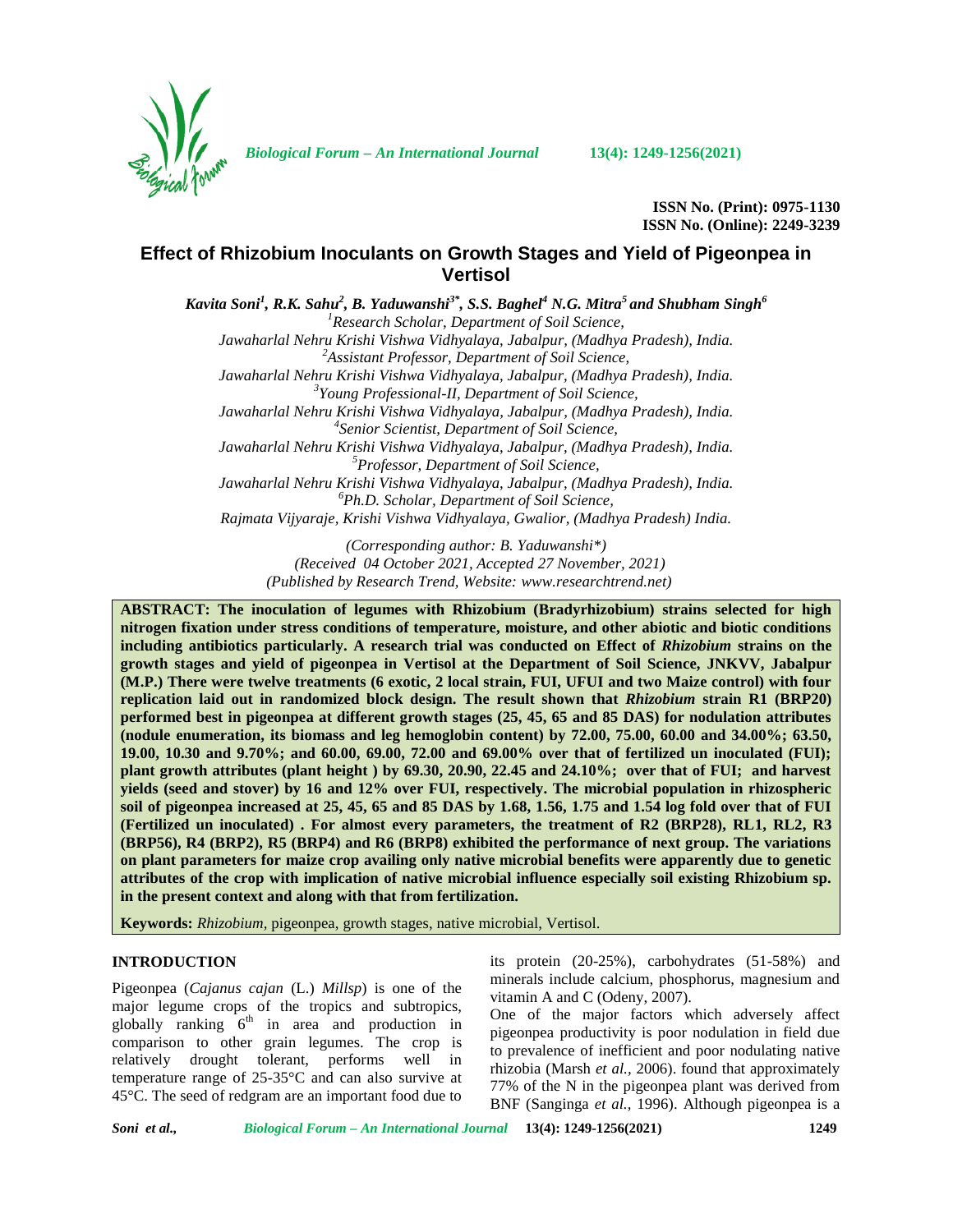promiscuous legume, results show that *Bradyrhizobium* strains are more efficient for N2 fixation in pigeon pea than *Rhizobium* strains (Anand and Dogra, 1997).

*Rhizobium* is very good root colonizer it can enhance the growth and yield in leguminous and nonleguminous crops might be due to the diversified activity of *Rhizobium* similar to useful traits of PGPR such as BNF, solubilization of nutrients (N, P, K, Fe, etc), production of phytohormones, BCA (through competitive exclusion, production of anti-microbial compounds and VOC), phyto resistance (ASR and ISR) and tolerance to stress (through anti-oxidants and other bioactive compounds) (Chauhan *et al.*2015 ; Pii *et al.* 2015).

# **MATERIALS AND METHODS**

The present investigation entitled "Efficacy assessment of *Rhizobium* strains on growth, nodulation, yield and rhizobium microbial population in pigeonpea" was carried out during *Kharif* 2019-20.

The experiment was conducted at the Research Field, Department of Soil Science, JNKVV, Jabalpur. Total 12 treatments (including 2 controls as FUI and UFUI for pigeonpea and 2 controls as FUI and UFUI for maize) were tried in four replications under RBD design. The recommended doses of fertilizer @ 25:50:25 kg ha<sup>-1</sup>(N: P<sub>2</sub>O<sub>5</sub>: K<sub>2</sub>O) and 120:60:40 for the crop (Pigeonpea and maize respectively) were applied in the form of urea, single super phosphate (SSP) and murate of potash (MOP). Seed treatment was done in shade and seeds were sown manually as early as possible.

| <b>Treatment</b> | Combination                         | Crop      |
|------------------|-------------------------------------|-----------|
| $T_1$            | R1 (BRP20)                          | Pigeonpea |
| $T_2$            | R <sub>2</sub> (BRP <sub>24</sub> ) | Pigeonpea |
| $T_3$            | R3 (BRP56)                          | Pigeonpea |
| $T_4$            | R4(BRP2)                            | Pigeonpea |
| $T_5$            | <b>R5 (BRP4)</b>                    | Pigeonpea |
| $T_6$            | <b>R6 (BRP6)</b>                    | Pigeonpea |
| $T_7$            | RL1                                 | Pigeonpea |
| $T_8$            | RL2                                 | Pigeonpea |
| $T_9$            | <b>FUI</b>                          | Pigeonpea |
| $T_{10}$         | <b>UFUI</b>                         | Pigeonpea |
| $T_{11}$         | <b>FUI</b>                          | Maize     |
| $T_{12}$         | UFUI                                | Maize     |

**Table 1: Treatment details.**

# **Growth parameters**

**Nodulation.** Nodulation studies were performed at 25, 45, 65 and 85 DAS of the crops. The rhizospheric soil was washed in gentle running water. Number of nodules were counted and presented in terms of nodules No. plant<sup>-1</sup>. After counting, Nodules were then oven The dried in hot air oven at 60°C for (18-20 hrs) 3-4 days till constant weight. The observation on dry weight of nodules in mg plant<sup>-1</sup> was recorded.

**Plant height.** Plant height was measured at 25, 45, 65

and 85 DAS. Three plants from each plot were taken and their heights were measured.

**Leghemoglobin content of nodules (Wilson and Reisenaur, 1963). Extraction of nodule tissue.** The leghemoglobin content was determined with Drabkin's solution and its composition is as under. Take 0.5g of fresh nodule tissue was crushed in a round bottom centrifuge tube with Drabkins solution (3ml). The resultant mixture was centrifuged (15 min at 500xg) so that the large particles of nodule tissue settle down. The supernatant was shifted to a 10 ml volumetric flask. The nodule tissue was extracted twice more and the supernatants were combined with first one in the flask. The total volume was made to 10ml with Drabkins solution, mixed and centrifuged for 30 min at 20000x g. The absorbance was read on Spectronic -20 (Baush and Lomb) at 540nm using Drabkins solution as solvent blank. The amount of leghemoglobin was determined using the calibration factor from standard curve.

**Microbial population counts in rhizospheric soil.** Samples of rhizospheric soil were used as fresh as possible without grinding, sieving or any modifications. The collected samples in low density polythene bags were stored in refrigerator at 4°C.

**Rhizobial population in soil (serial dilution method).** For counting population of *Rhizobium* sp. in soil, the study was done adopting serial dilution method. Soil samples were collected periodically for rhizobial study and processed for serial dilution by suspending 10 g of soil sample in 90 ml sterilized water in flasks and were shaken thoroughly which resulted  $10^{-1}$  dilution. Subsequent serial dilutions were made to up  $10^{-9}$ dilution for plating purpose.

**Plating (pour method) (David and Davidson, 2014).** Plating in sterilized Petriplates were done by taking 1 ml each of 10<sup>-6</sup> to10<sup>-9</sup> dilutions as required for *Rhizobial* population counts in soil. Plating was performed in triplicate for each dilution. The composition of YEMA growth medium for *Rhizobium* is as below Table 2.

**Table 2: Media composition of YEMA (Yeast Extract Mannitol Agar Medium) for** *Rhizobium.*

| Ingredient                           | Quantity litre <sup>-1</sup> |
|--------------------------------------|------------------------------|
| Mannitol                             | 10 <sub>g</sub>              |
| $K_2HPO4$                            | $0.5$ g                      |
| MgSO <sub>4</sub> .7H <sub>2</sub> O | 0.2 g                        |
| <b>NaCl</b>                          | 0.1 <sub>g</sub>             |
| CaCO <sub>3</sub>                    | 1.0 <sub>g</sub>             |
| <b>Yeast Extract</b>                 | 1.0 <sub>g</sub>             |
| Congo red $(1:400)$                  | 2ml                          |
| Agar-agar                            | $15-18$ g                    |
| Distilled water                      | 1000ml                       |

The serial dilutions obtained from soil samples collected at 25, 45, 65 and 85 DAS of Pigeonpea and Maize were used for plating adopting pour plate method. Soil dilution  $(10^{-1}$  to  $10^{-7})$  aliquot of 1ml was taken in a Petri plate, to this 15 ml of sterilized melted

*Soni et al., Biological Forum – An International Journal* **13(4): 1249-1256(2021) 1250**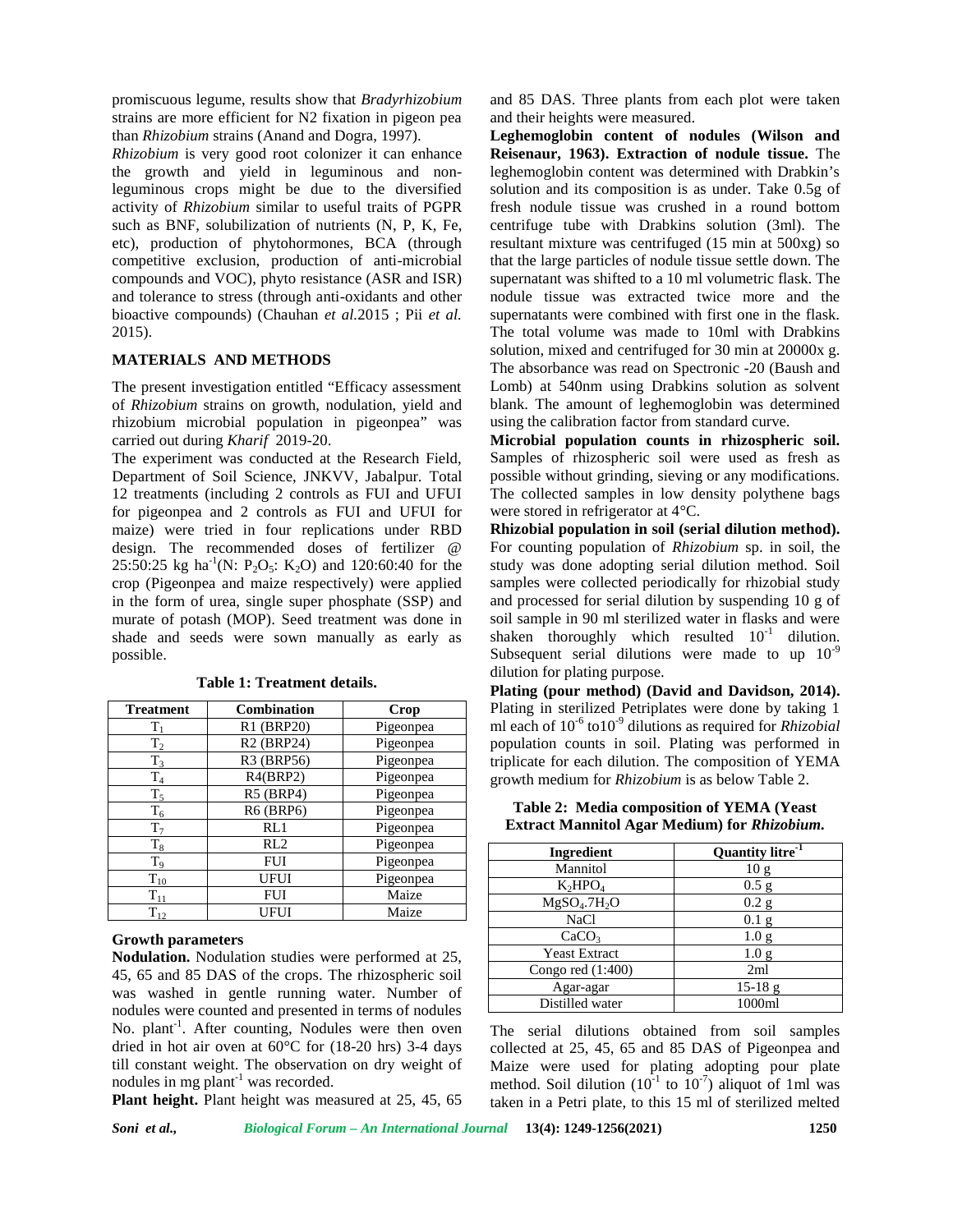YEMA medium was poured within the aseptic environment of laminar air flow chamber. After pouring of medium, plates were rotated gently clockwise and anticlockwise to mix evenly the soil dilution with the medium. After solidification of medium the plates were

incubated upside down at  $28\pm2\degree$ C for 3-7 days. The colonies of *Rhizobium* with specific growth characteristics (round shape with convex elevation mucilaginous) were counted.

| medium. After sondification of medium the plates were                                       |                                                                                                                                                                                                                                                                                               |               |
|---------------------------------------------------------------------------------------------|-----------------------------------------------------------------------------------------------------------------------------------------------------------------------------------------------------------------------------------------------------------------------------------------------|---------------|
|                                                                                             | Number of colonies                                                                                                                                                                                                                                                                            |               |
| Viable cells (cfug <sup>-1</sup> soil) =                                                    | Oven dry weight of soil $(1g)$                                                                                                                                                                                                                                                                | X Dil. factor |
| Seed and stover yields. Crop was harvested and                                              | plant <sup>-1</sup> . The highest number of nodules of 46 No. plant <sup>-1</sup>                                                                                                                                                                                                             |               |
| المترافي والمساوي والمناور والمستحل المتحاول والمتحاول والمتحدث والمستحدث والمستحل والمستحل | $\frac{1}{2}$ and $\frac{1}{2}$ and $\frac{1}{2}$ and $\frac{1}{2}$ are $\frac{1}{2}$ and $\frac{1}{2}$ and $\frac{1}{2}$ and $\frac{1}{2}$ and $\frac{1}{2}$ and $\frac{1}{2}$ and $\frac{1}{2}$ and $\frac{1}{2}$ and $\frac{1}{2}$ and $\frac{1}{2}$ and $\frac{1}{2}$ and $\frac{1}{2}$ a |               |

bundles were made plot wise, then allowed to dry in the respective plots for 2-3 days and weighed. During threshing, plot wise yields for straw and seeds were recorded separately.

### **RESULTS AND DISCUSSION**

#### **Plant Attributes**

**Nodules enumeration.** The nodules enumeration in pigeonpea given in Table 3. At 25 DAS varied from 13 to 29 No. plant<sup>-1</sup> with an average of 21 No. plant<sup>-1</sup>. The plant highest number of nodules  $29$  No. plant<sup>-1</sup> with  $72\%$ response over that of FUI (17 No. plant<sup>-1</sup>) was recorded due to inoculation of isolate R1 (BRP20), followed by R2 (BRP28), RL1, RL2 respectively. At 45 DAS nodules enumeration varied from 18 to 38 No. plant<sup>-1</sup> with an average of 28 No.  $plant^{-1}$ . The isolate R1 110. (BRP20) exhibited maximum number of nodules 38 No. plant<sup>-1</sup> with 75% response over that of FUI (22 No. plant<sup>-1</sup>), followed by that of R2 (BRP28), RL1, RL2, R3 (BRP56) and R4 (BRP2) respectively. The number of nodules. At 65 DAS of the crop nodule ranged from 30 to 46 No. plant<sup>-1</sup> with the mean value of 38 nodules

was counted with the treatment of R1 (BRP20) which was  $60\%$  more over that of FUI (32 No. plant<sup>-1</sup>). This was followed by the influence of R2 (BRP28), RL1, RL2 and R3 (BRP56) respectively. At 85 DAS, the effectiveness of *rhizobial* isolates on nodules enumeration ranged from  $37$  to  $60$  No. plant<sup>-1</sup>with an average 51 No.  $plant^{-1}$ . The isolate R1 (BRP20) exhibited maximum nodules enumeration of 60 No. plant<sup>-1</sup> with 34% response over that of FUI (45 No. plant<sup>-1</sup>), followed by that of R2(BRP28), RL1, RL2, R3 (BRP56) and R4 (BRP2) respectively. Fuhrman and Wollum (1989) reported that co- inoculation of siderophore producing *Pseudomonas* with mixtures of the competing *Bradyrhizobia* typically enhanced nodulation by *Bradyrhizobium japonicum* strain USDA 110. Although the inoculants of exotic rhizobial strains into soil already containing its native population frequently results in production of only a small proportion of nodules containing the introduced strain. This is due to competition with ineffective indigenous strains and other rhizospheric bacteria.

| <b>Treatments</b>                   | $($ Nodules plant <sup>-1</sup> $)$ |               |               |                |
|-------------------------------------|-------------------------------------|---------------|---------------|----------------|
|                                     | <b>25 DAS</b>                       | <b>45 DAS</b> | <b>65 DAS</b> | <b>85 DAS</b>  |
| R1 (BRP20)                          | 29                                  | 38            | 46            | 60             |
| R <sub>2</sub> (BRP <sub>28</sub> ) | 26                                  | 33            | 43            | 57             |
| R3 (BRP56)                          | 21                                  | 29            | 40            | 53             |
| $R4$ (BRP2)                         | 20                                  | 28            | 38            | 52             |
| R5 (BRP4)                           | 19                                  | 27            | 35            | 51             |
| <b>R6 (BRP8)</b>                    | 17                                  | 26            | 34            | 49             |
| RL1                                 | 24                                  | 31            | 42            | 55             |
| RL2                                 | 23                                  | 30            | 41            | 54             |
| FUI                                 | 17                                  | 22            | 32            | 45             |
| <b>UFUI</b>                         | 13                                  | 18            | 30            | 37             |
| Maize (FUI)                         | $\mathbf{0}$                        | $\mathbf{0}$  | $\mathbf{0}$  | $\overline{0}$ |
| Maize (UFUI)                        | $\boldsymbol{0}$                    | $\mathbf{0}$  | $\Omega$      | $\overline{0}$ |
| Mean (Arhar)                        | 21                                  | 28            | 38            | 51             |
| SE <sub>m</sub> ±                   | 1.781                               | 1.891         | 2.692         | 1.691          |
| $CD_{5\%}$                          | 5.12                                | 5.51          | 6.01          | 4.81           |

**Table 3: Effect of** *Rhizobial* **isolates on nodules enumeration of pigeonpea at different stages of growth.**

*Soni et al., Biological Forum – An International Journal* **13(4): 1249-1256(2021) 1251 Biomass of nodules of Pigeonpea at different growth stages.** The data pertaining tondule number was presented in Table 4 revealed that the nodule number at 25 DAS, the biomass of nodules was increased from 18.00 to 30.30 mg plant<sup>-1</sup> with the mean value of  $23.80$ 

mg plant<sup>-1</sup>. The isolate R1 (BRP20) influenced nodules biomass for 30.30 mg plant with 63.5% increase over that of FUI (18.50 mg plant<sup>-1</sup>), followed by that of isolates R2(BRP28), RL1, RL2, R3 (BRP56) and R4 (BRP2) respectively . At 45 DAS, nodules biomass of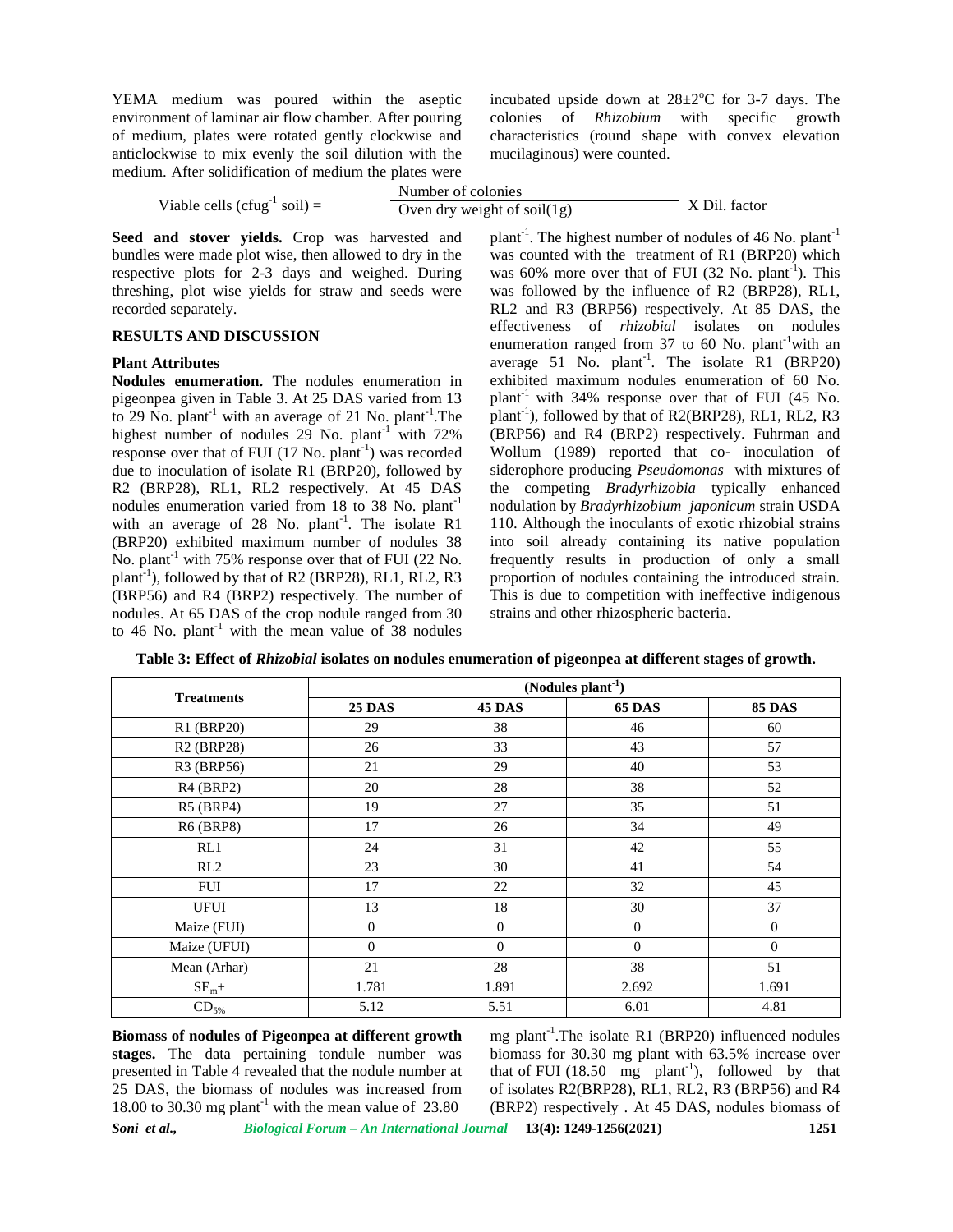pigeonpea varied from 72.50 to 86.30 mg plant with an average of  $78.10$  mg plant<sup>-1</sup>. The maximum response in R3 ( increasing nodules biomass of 86.3 mg plant was recorded due to R1 (BRP20) for  $72.50$  mg plant<sup>-1</sup> biomass and 19% response over that of FUI, followed by the effects of R2 (BRP28), RL1, RL2 R3 (BRP56) and R4 (BRP2) respectively. At 65 DAS, the nodules dry biomass varied from  $142.50$  to  $160.30$  mg plant<sup>-1</sup> with an average of  $151.70$  mg plant<sup>-1</sup>. Among all the by isolates, the isolate R1 (BRP20) recorded for maximum nodules biomass of  $160.30$  mg plant<sup>-1</sup> with  $10.3\%$ response over that of FUI (145.30 mg plant-<sup>1</sup>), followed migr by the influence from R2 (BRP28), RL1, RL2, R3 (BRP56) and R4 (BRP2) respectively At 85 DAS, the nodule biomass ranged from 159.30 to 178.80 mg plant<sup>-1</sup> with average of 170.20 mg plant<sup>-1</sup>. The highest  $\alpha$ performance in nodule biomass of 178.80 mg plant-1 was recorded with R1 (BRP20) with 9.7% response as compare to that of FUI (163 mg plant-1). This was **Table 4: Effect of** *Rhizobial* **isolates on nodules biomass of pigeonpea at different growth stages.**

followed by the effects from R2 (BRP28), RL1, RL2, R3 (BRP56) and R4 (BRP2) respectively. This result was also reported that rhizobial inoculation improved pigeonpea nodule biomass (Chemining *et al.,* 2007). Significant increase in nodule number, nodule fresh and dry weight was due to increased N and P availability. Availability of more number of *Bradyrhizobium* in the rhizosphere inoculated through seed treatment and also by the continuous supply of P in soil stimulated the multiplication of *Rhizobia* and development of their motile forms which were essentially required for migration through the soil towards the root system. They probably helped in the formation of a greater number of nodules and maintain the higher activity of bacteria in the nodules. These results were in conformation with earlier findings in blackgram (Prabhakaran *et al.,* 2000; Balyan *et al.,* 2002), cowpea (Verma *et al.,* 2013), and green gram (Perveen *et al.,* 2002).

| <b>Table 4: Effect of <i>Knizobial</i></b> isolates on nodules biomass of pigeonpea at unferent growth stages. |  |  |
|----------------------------------------------------------------------------------------------------------------|--|--|
|                                                                                                                |  |  |

| <b>Treatments</b> | Nodules biomass (mg plant <sup>-1</sup> ) |               |               |               |
|-------------------|-------------------------------------------|---------------|---------------|---------------|
|                   | <b>25 DAS</b>                             | <b>45 DAS</b> | <b>65 DAS</b> | <b>85 DAS</b> |
| R1 (BRP20)        | 30.30                                     | 86.30         | 160.30        | 178.80        |
| <b>R2 (BRP28)</b> | 27.80                                     | 82.30         | 157.50        | 176.00        |
| R3 (BRP56)        | 24.50                                     | 79.30         | 154.30        | 172.50        |
| $R4$ (BRP2)       | 23.30                                     | 77.80         | 152.00        | 171.80        |
| $R5$ (BRP4)       | 21.80                                     | 76.50         | 147.50        | 166.00        |
| <b>R6 (BRP8)</b>  | 21.30                                     | 75.50         | 147.30        | 167.50        |
| RL1               | 26.80                                     | 82.00         | 155.50        | 174.00        |
| RL2               | 25.50                                     | 81.00         | 154.80        | 173.00        |
| <b>FUI</b>        | 18.50                                     | 72.50         | 145.30        | 163.00        |
| <b>UFUI</b>       | 18.00                                     | 68.00         | 142.50        | 159.30        |
| Maize (FUI)       | 0.00                                      | 0.00          | 0.00          | 0.00          |
| Maize (UFUI)      | 0.00                                      | 0.00          | 0.00          | 0.00          |
| Mean (Arhar)      | 23.80                                     | 78.10         | 151.07        | 170.20        |
| SE <sub>m</sub> ± | 1.169                                     | 1.491         | 1.406         | 2.386         |
| $CD_{5\%}$        | 3.17                                      | 4.26          | 4.02          | 6.82          |

**Content of leghemoglobin in nodules of Pigeonpea at different growth stages.** The content of leghemoglobin given in Table 5. At 45 DAS, leghemoglobin content ranged from 0.80 to 3.25 mg  $g^{-1}$  nodules with mean value of 2.5 mg  $g^{-1}$  nodules. The exotic isolate of R1 (BRP20) performed maximum for leghemoglobin content of  $3.25 \text{ mg g}^{-1}$  nodules and 69% response over T that of FUI (1.92 mg  $g^{-1}$  nodules), followed by the con response from R2 (BRP28), RL1, RL2 and R3 (BRP56) for the leghemoglobin content of 3.17, 3.09, 2.92 and 2.82 mg  $g^{-1}$  nodules along with of 65.00, 61.00, 52.00 and 47.00% response, respectively over that of FUI. At 65 DAS**,** the content of leghemoglobin in nodules of the leguminous crop varied from 1.03 to 4.63 mg  $g^{-1}$ nodules with an average of  $3.40 \text{ mg g}^{-1}$  nodules.R1 Because, (BRP20) responded maximum for leghemoglobin

content of 4.63 mg  $g^{-1}$  nodules which was 72% higher over that of FUI (2.68 mg  $g^{-1}$  nodules), followed by the effects of R2 (BRP28), RL1 and RL2 with leghemoglobin content of 4.25, 4.23 and 4.08 mg  $g^{-1}$ nodules and 59.00, 58.00 and 52.00% response, respectively.

The findings of Deka and Azad (2006) was also in conformation that the leghemoglobin has a positive correlation with N-fixation and nitrogenase activity in nodules characteristics of efficient symbiosis. Kaur *et al.,* (2015) reported that dual co-inoculation of *Bradyrhizobium* sp. with PGPR2, PGPR3, and LK884 showed significant improvement in leghemoglobin content over *Mesorhizobium* sp. alone in chickpea. heme prosthetic group for plant leghemoglobin was provided by the bacterial symbiont within symbiotic group.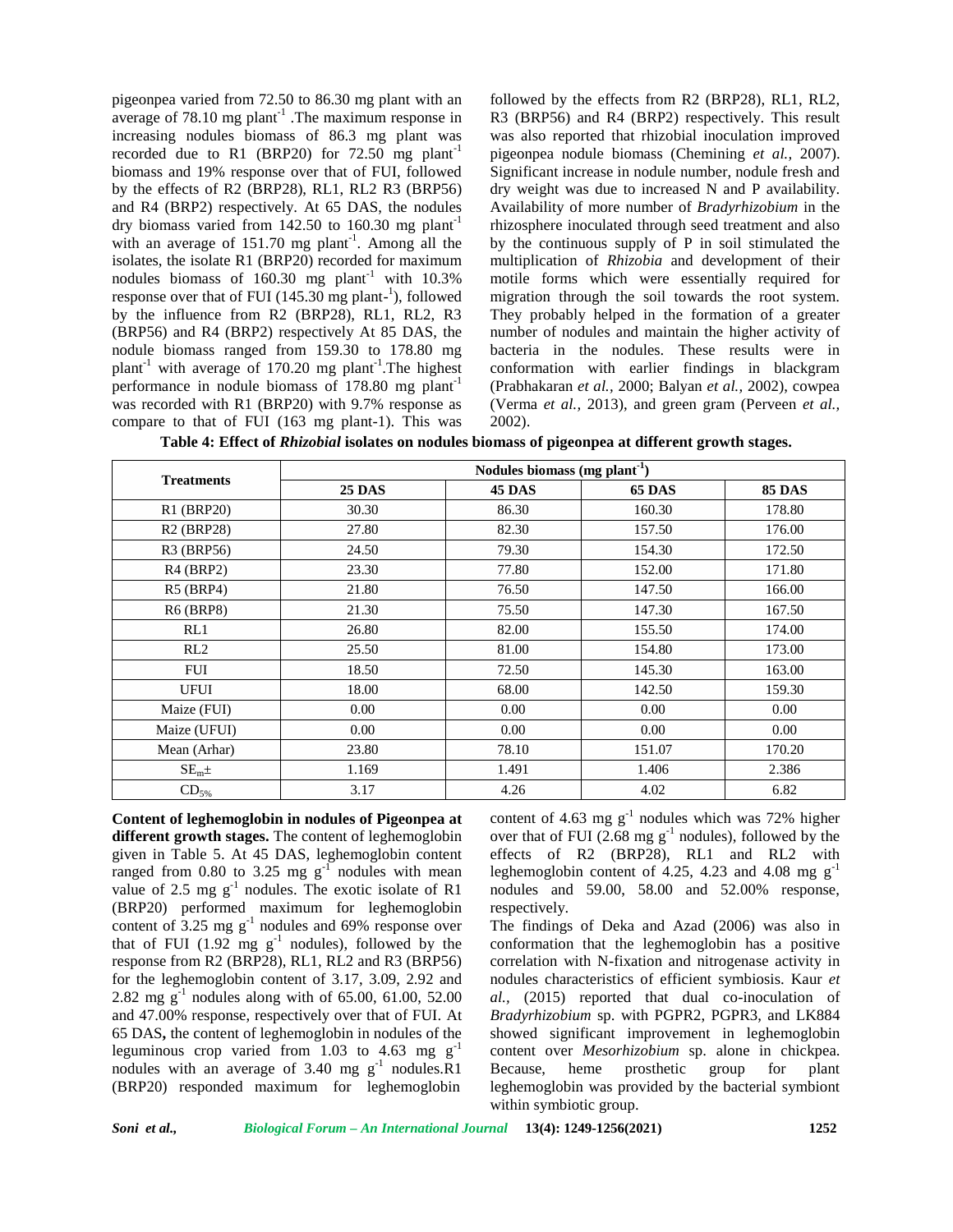# **Table 5. Effect of** *Rhizobial* **isolates on content of leghemoglobin in nodules of Pigeonpea at different stages of growth.**

| <b>Treatment</b>                    | Leghemoglobin content (mg $g^{-1}$ nodules) |               |  |
|-------------------------------------|---------------------------------------------|---------------|--|
|                                     | <b>45 DAS</b>                               | <b>65 DAS</b> |  |
| R1 (BRP20)                          | 3.25                                        | 4.63          |  |
| R <sub>2</sub> (BRP <sub>28</sub> ) | 3.17                                        | 4.25          |  |
| R3 (BRP56)                          | 2.82                                        | 3.65          |  |
| $R4$ (BRP2)                         | 2.65                                        | 3.35          |  |
| $R5$ (BRP4)                         | 2.27                                        | 3.05          |  |
| <b>R6 (BRP8)</b>                    | 1.96                                        | 2.98          |  |
| RL1                                 | 3.09                                        | 4.23          |  |
| RL2                                 | 2.92                                        | 4.08          |  |
| <b>FUI</b>                          | 1.92                                        | 2.68          |  |
| <b>UFUI</b>                         | 0.80                                        | 1.03          |  |
| Maize (FUI)                         | 0.00                                        | 0.00          |  |
| Maize (UFUI)                        | 0.00                                        | 0.00          |  |
| Mean (Arhar)                        | 2.50                                        | 3.40          |  |
| $SE_m \pm$                          | 0.293                                       | 0.402         |  |
| $CD_{5\%}$                          | 0.83                                        | 1.14          |  |

**Height of crops at different growth stages.** In Table 6 the plant height of pigeonpea at 25 DAS was increased from 14.50 cm to 31.75 cm with the mean value of 24.73 cm. The isolate R1 (BRP20) recorded for maximum plant height of 31.75 cm with 69.3% increment relative to that of FUI (18.75 cm), followed by that of R2 (BRP28), RL1, RL2, R3 (BRP56) and R4 (BRP2), the exhaustive crop of maize (FUI) attained a plant height of 33.25 and 28.50 cm due to FUI and UFUI, respectively which are apparently more relative to that of controls (FUI and UFUI) of pigeonpea, as of from genetic attribute, while the conditions were same for both the crops. At 45 DAS height of pigeonpea varied from 50.50 to 66.50 cm with an average value of 59.03 cm .The exotic isolate of R1 (BRP20) responded maximum for the pigeonpea plant height of 66.5 cm with 20.9% response as compared to that of FUI (55.00 cm), followed by the ensuring performing group of R2 (BRP28), RL1, RL2, R3 (BRP56), and R4(BRP2) While**,** maize **(**FUI) gained the plant height of 64.50 and UFUI for 62.50 cm. At 65 DAS, The effect of different strains on plant height of pigeonpea varied from 92.75 to 120.00 cm with the mean value of 110.26

cm. The significantly maximum plant height of 120 cm was recorded with the isolate R1 (BRP20) which was 22.45% more as compared to that of FUI (100.50 cm). This was followed by the effects of R2 (BRP28), RL1, RL2, R3 (BRP56) and R4 (BRP2) While, maize gained plant height of 127.50 and 124.25 cm with FUI and UFUI, respectively. At 85 DAS, the plant height of pigeonpea ranged from 130 to 166 cm with an average value of 152.44 cm. The isolate of R1 (BRP20) influenced the best for maximum plant height of166.00 cm with 24.1% response over that of FUI (133.75 cm), followed by the response from R2 (BRP28), RL1, RL2, R3 (BRP56) and R4 (BRP2) While the plant height of maize was 188.50 and 174.50 cm with FUI and UFUI, respectively. HALDI and Bano (2010), observed that the effect of diazotrophs which fix atmospheric  $N_2$  into ammonium ions on lead (Pb) phytoextraction and their subsequent effect on the growth of maize (*Zea mays* L.) *Rhizobium leguminosarum* strain TAL-102 and *Azotobacter chrococum* ware used as single culture as well as co-culture resultant increase in plant growth and biomass.

**Table 6: Effect of** *Rhizobial* **isolates on plant height of crops at different stages of growth.**

| <b>Treatment</b>  | Plant height (cm) |               |               |               |
|-------------------|-------------------|---------------|---------------|---------------|
|                   | <b>25 DAS</b>     | <b>45 DAS</b> | <b>65 DAS</b> | <b>85 DAS</b> |
| R1 (BRP20)        | 31.75             | 66.50         | 120.00        | 166.00        |
| <b>R2 (BRP28)</b> | 29.75             | 62.50         | 110.75        | 152.00        |
| R3 (BRP56)        | 26.75             | 59.75         | 107.25        | 147.75        |
| $R4$ (BRP2)       | 25.50             | 59.00         | 106.25        | 146.25        |
| $R5$ (BRP4)       | 23.00             | 58.00         | 105.25        | 144.50        |
| <b>R6 (BRP8)</b>  | 22.00             | 57.00         | 103.25        | 144.00        |
| RL1               | 28.25             | 61.25         | 109.50        | 149.50        |
| RL2               | 27.00             | 60.75         | 109.00        | 148.25        |
| <b>FUI</b>        | 18.75             | 55.00         | 98.00         | 133.75        |
| <b>UFUI</b>       | 14.50             | 50.50         | 92.75         | 130.00        |
| Maize (FUI)       | 33.25             | 64.50         | 127.50        | 188.50        |
| Maize (UFUI)      | 28.50             | 62.50         | 124.25        | 174.50        |
| Mean (Arhar)      | 24.73             | 59.03         | 110.26        | 152.44        |
| SE <sub>m</sub> ± | 1.495             | 1.251         | 2.290         | 4.349         |
| $CD_{5\%}$        | 4.30              | 3.60          | 6.50          | 12.40         |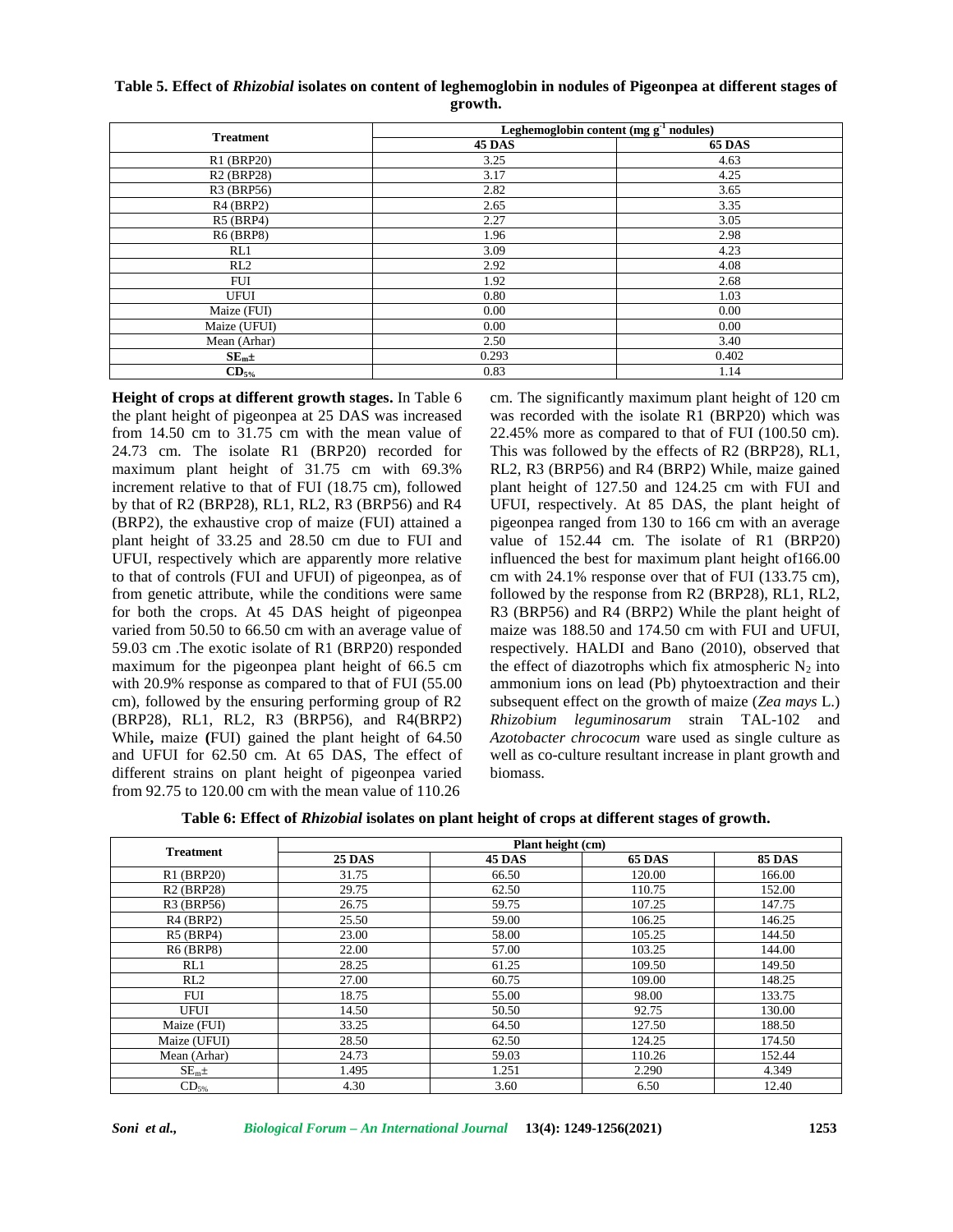**Yields (seed and stover) of crops (pigeonpea and maize) at harvest.** The data on seed and stover yield of pigen pea (Table 7) revealed that the seed yield of pigen pea differed significantly among all the treatments The isolate of R1(BRP20) significantly influenced seed yield for 1850 kg ha<sup>-1</sup> which was  $16\%$ more as compared to that of FUI (1593 kg  $ha^{-1}$ ), followed by the ensuing performing group of R2 (BRP28), RL1, RL2, R3 (BRP56) and R4 (BRP2). While maize crop yielded  $1765$  and  $1733$  kg ha<sup>-1</sup> seed due to FUI and UFUI, respectively. Similar was the pattern of results in case of stover yield of pigeonpea. It ranged from 6355 to 7455 kg ha<sup>-1</sup> with a mean value of 6836 kg ha<sup>-1</sup>. The isolate of R1 (BRP20) responded for  $R$ maximum yield of stover for  $7455$  kg ha<sup>-1</sup> along with 12% increment as compared to that of FUI (6653 kg ha<sup>-1</sup>), followed by the performance of R2 (BRP28), RL1, RL2, R3 (BRP56) and R4 (BRP2). Stover yielded of maize was recorded 4693 kg ha<sup>-1</sup> with fertilization of FUI and  $4375 \text{ kg}$  ha<sup>-1</sup> with unfertilization of UFUI. Seed inoculation of *Rhizobium*+PSB could record record the highest HI (24.93%) followed by individual inoculation of *Rhizobium* (24.28%) in pigeon pea

(Machetele and Kushwaha (2011**)**. This might happen due to increased economic yield with induced changes in seed proteome and metabolome involved in enhanced resistance level against diseases. The present study revealed that enhanced growth and yield in pigeon pea might be due to the diversified activity of *Rhizobium* similar to useful traits of PGPR such as IAA, flavonoid and siderophore production which enhance root growth and resulting nutrient uptake. Similar to our work various researchers have reported the synergistic effects of phytohormones producing *PGPR and Rhizobium* on nodulation and yield of legumes crop **(**Kaur *et al.*2015). Three isolates of *Rhizobium* sp. (chickpea, berseem and lentil) were screened with and without L-TRP and used in maize field and characterized for different biochemical tests. Three isolates of *Rhizobium* sp. produced IAA equivalents in the absence of L-TRP and increased the value of IAA equivalents in the presence of L-TRP. Results clearly demonstrated improved growth and yield components might be the reason for enhanced growth through *Rhizobium* sp. Zahir *et al.,* (2010).

**Table 7: Effect of rhizobial isolates on yields (seed and stover) of crops at harvest.**

| <b>Treatment</b>  | Yield kgha <sup>-1</sup> |               |  |
|-------------------|--------------------------|---------------|--|
|                   | <b>Seed</b>              | <b>Stover</b> |  |
| R1 (BRP20)        | 1850                     | 7455          |  |
| <b>R2 (BRP28)</b> | 1733                     | 6955          |  |
| R3 (BRP56)        | 1713                     | 6856          |  |
| $R4$ (BRP2)       | 1705                     | 6780          |  |
| R5 (BRP4)         | 1685                     | 6742          |  |
| <b>R6 (BRP8)</b>  | 1683                     | 6731          |  |
| RL1               | 1728                     | 6924          |  |
| RL2               | 1725                     | 6912          |  |
| FUI               | 1593                     | 6653          |  |
| <b>UFUI</b>       | 1590                     | 6355          |  |
| Maize (FUI)       | 1765                     | 4693          |  |
| Maize (UFUI)      | 1733                     | 4375          |  |
| Mean (Arhar)      | 1708                     | 6452          |  |
| SE <sub>m</sub> ± | 39.018                   | 54.573        |  |
| $CD_{5\%}$        | 111.52                   | 155.97        |  |

Population of *Rhizobium* sp. in soil of crops (pigeonpea and maize) at different growth stages. The data on *Rhizobium* population in rhizospheric soil of pigeonpea (Table 8) showed that at 25 DAS, the *Rhizobium* population in soils of pigeonpea ranged from 1.63 log cfu (4.26  $\times$  10<sup>1</sup> log cfu g<sup>-1</sup> soil) to 5.90 log cfu (79.43  $\times$  At 4.  $10^4$  log cfu g<sup>-1</sup> soil) with an average of 4.54 log cfu varie  $(3.46 \times 10^{4} \text{ cftu g}^{-1} \text{ soil}).$  The exotic isolate of R1 log c (BRP20) influenced for maximum rhizobial population for 5.9 log cfu (79.43  $\times$  10<sup>4</sup> cfu g<sup>-1</sup> soil) with 1.68 log fold more over that of FUI (3.5 log cfu =  $3.16 \times 10^3$  cfu  $g^{-1}$  soil) which was due to the native rhizobial population in presence of the leguminous crop. This was followed by the effects of R2 (BRP28), RL1, RL2, R3 (BRP56) and R4 (BRP2) for the diazotrophic

population of rhizobial. While, the native rhizobial population in soil of maize (a non-leguminous crop) was 1.75 log cfu  $(5.62 \times 10^{1} \text{ c}$ fu g<sup>-1</sup> soil) and 1.43 log cfu (2.69  $\times$  10<sup>2</sup> cfu g<sup>-1</sup> soil) with FUI and UFUI, respectively.

At 45 DAS of pigeonpea, the diazotrophic population varied from 3.00 log cfu ( $10 \times 10^3$  cfu g<sup>-1</sup> soil) to 6.25 log cfu (17.78  $\times$  10<sup>5</sup> cfu g<sup>-1</sup> soil) with the mean value of 4.90 log cfu (7.90  $\times$  10<sup>4</sup> cfu g<sup>-1</sup> soil). Among all the isolates, R1 (BRP20) influenced maximum the bacterial population for 6.25 log cfu (17.78  $\times$  10<sup>5</sup> cfu g<sup>-1</sup> soil) with 1.56 fold increment over that from FUI (4.00 log cfu =  $10x10^3$  cfu g<sup>-1</sup> soil). The ensuing performing group was R2 (BRP 24), RL1 and RL2 for the rhizobial population. While the native rhizobial population of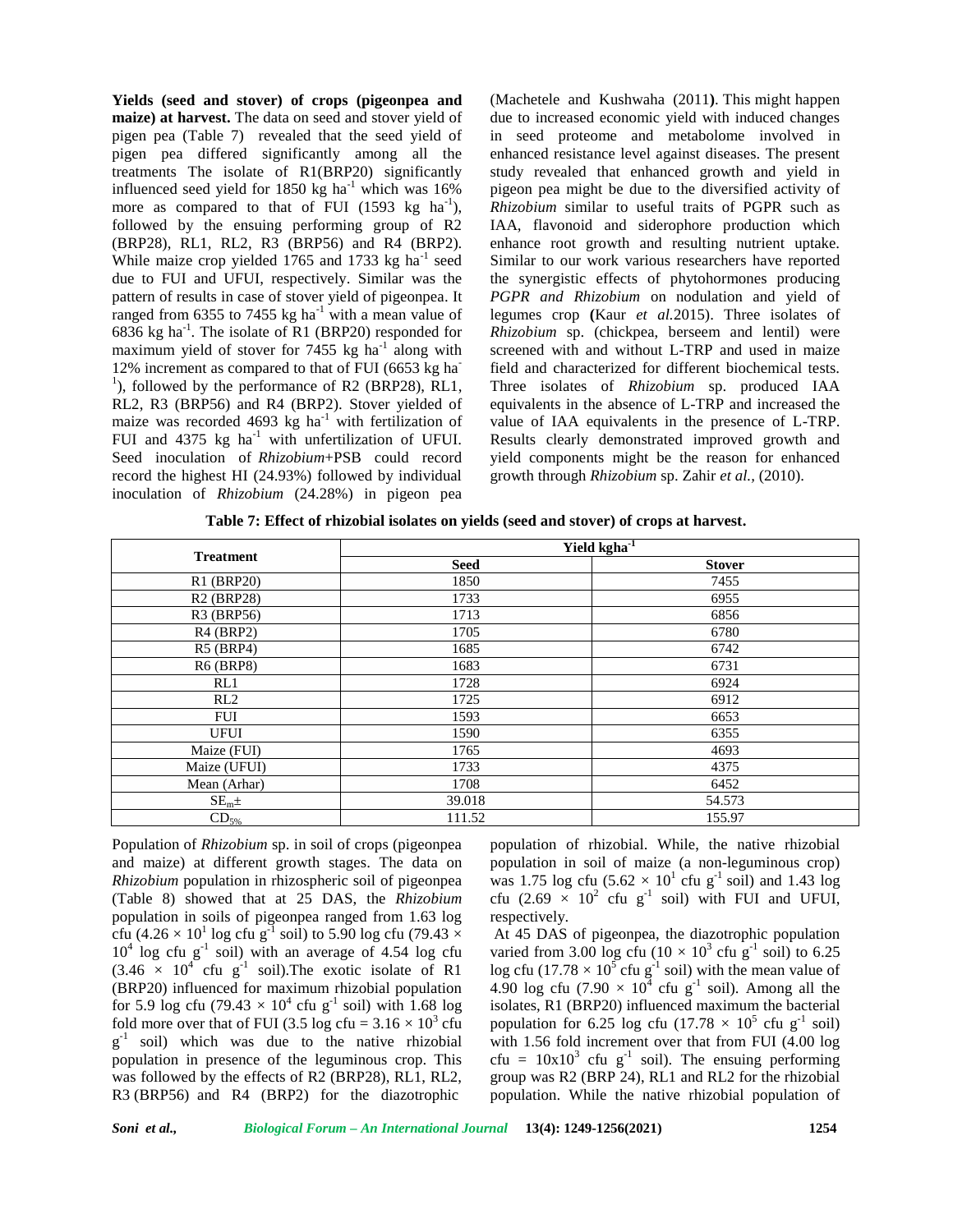2.40 log cfu  $(2.51 \times 10^2 \text{ c}$ fu g<sup>-1</sup>soil) and  $2.1 \times \log \text{ c}$ fu  $(1.25 \times 10^2 \text{ c}$ fu g<sup>-1</sup> soil) were found in rhizospheric soil of maize due to FUI and UFUI, respectively.

The data on rhizobial population in soil of pigeonpea at 65 DAS ranged from 4.00 log cfu ( $10 \times 10^3$  cfu g<sup>-1</sup> soil) le to 7.00 log cfu ( $10 \times 10^6$  cfu g<sup>-1</sup> soil) and an average of w 5.30 log cfu (19.9  $\times$  10<sup>4</sup> cfu g<sup>-1</sup> soil). The isolate of R1 avera (BRP20) influenced maximum for population of the diazotroph of 7.00 log cfu ( $10 \times 10^6$  cfu g<sup>-1</sup> soil) with 1.75 log fold response over that of FUI 4.90 log cfu  $(7.94 \times 10^4 \text{ cftu g}^{-1} \text{ soil})$ , followed by the effects of R2 (BRP28), RL1, RL2, R3 (BRP56) and R4 (BRP2) for the rhizobial population. While, maize rhizospheric soil exhibited the bacterial population of 3.29 log cfu (19.4  $\times$  10<sup>2</sup> cfu g<sup>-1</sup> soil) and 3.2(15.8  $\times$  10<sup>2</sup> cfu g<sup>-1</sup> soil) due to FUI and UFUI, respectively (Singh *et al.,* 2021). The populations of *Rhizobium* sp. in the rhizosphere of soybean at harvest increased maximum count by 5.98 log cfu (95.28×104 cfu  $g^{-1}$  soil) with the relative esponse 2.43 log fold increase over the control FUI  $(2.46 \text{ log c} \cdot \text{fu} = 28.68 \times 101 \text{ c} \cdot \text{fu} \cdot \text{g}^{-1} \cdot \text{soil})$  (Yaduwanshi *et al.*, 2021). Combination of RDF+PGPR *Actinomycetes* + *Arthrobacter* performed significantly better towards rhizospheric microbial populations at 25, 45 and 65 days after sowing with respect to

*Actinomycetes*, *Pseudomonas* and *Arthrobacter*. (Chabot *et al.,* 1996) reported that strain of *Rhizobium leguminosarum* bv. *Phaseoli* and PGPR were examined for the potential of root colonization in maize and lettuce. Rhizobia were superior colonizer compared with other tested bacteria rhizobial root population averaged 4.1 log CFU  $g^{-1}$  (fresh wt.) on maize roots 4 weeks after seedling and log 3.7 CFU  $g^{-1}$  (fresh wt.) on lettuce roots 5 weeks after seedling. The average populations of the recovered PGPR strains were 3.5 and  $3.0 \log$  CFU g<sup>-1</sup> (fresh wt.) on maize and lettuce roots, respectively. Similar findings were supported by Weaver and Frederick (1972) reporting that increasing the number of rhizobia in soil with its inoculation to soybean plants. The synergistic effect of endophytic bacteria and *Bradyrhizobium* in greengram; N-fixation, P-solubilization, phytohormone production also played a vital role in maintaining microbial population (Hoflich *et al.*, 1995). Another probable reason was due to the availability of N and P which appeared to have encouraged the multiplication of organisms (Saha *et al.,* 1985) The increased root growth indirectly influenced microbial population by increasing the root area of colonization. The increased root metabolic activity also resulted in the increase in the number of nutrients.

**Table 8: Effect of different isolates on populations of** *Rhizobium* **sp. in rhizospheric soil of crops at different stages of growth.**

|                   | <i>Rhizobial</i> population (log cfu and in parenthesis cfu g <sup>-1</sup> soil) |                                        |                                        |  |
|-------------------|-----------------------------------------------------------------------------------|----------------------------------------|----------------------------------------|--|
| <b>Treatment</b>  | <b>25 DAS</b>                                                                     | <b>45 DAS</b>                          | <b>65 DAS</b>                          |  |
| R1 (BRP20)        | $5.90(79.43 \times 10^4)$                                                         | $6.25(17.78\times10^5)$                | 7.00 $(10 \times 10^6)$                |  |
| <b>R2 (BRP28)</b> | 5.73 $(53.7 \times 10^4)$                                                         | 5.63 (42.65 $\times$ 10 <sup>4</sup> ) | $5.80(6.30 \times 10^5)$               |  |
| R3 (BRP56)        | $5.50(31.62 \times 10^4)$                                                         | 5.42 $(26.3 \times 10^4)$              | 5.37 (26.30 $\times$ 10 <sup>4</sup> ) |  |
| $R4$ (BRP2)       | 5.37 (23.4 $\times$ 10 <sup>4</sup> )                                             | 5.30 (19.95 $\times$ 10 <sup>4</sup> ) | 5.30 (19.95 $\times$ 10 <sup>4</sup> ) |  |
| $R5$ (BRP4)       | $3.75 \overline{(56.23 \times 10^2)}$                                             | 4.65 $(4.46 \times 10^4)$              | $5.25(17.7\times10^{4})$               |  |
| <b>R6 (BRP8)</b>  | 2.75 $(5.62 \times 10^2)$                                                         | 4.58 $(3.8 \times 10^4)$               | 5.39 $(24.5 \times 10^4)$              |  |
| RL1               | $5.70(50.11 \times 10^4)$                                                         | $5.60(39.81 \times 10^{4})$            | 5.38 $(23.9 \times 10^4)$              |  |
| RL2               | 5.65 (42.65 $\times$ 10 <sup>4</sup> )                                            | 5.52 (31.62 $\times$ 10 <sup>4</sup> ) | $4.90(7.94 \times 10^4)$               |  |
| <b>FUI</b>        | $3.50(3.16 \times 10^3)$                                                          | $4.00(10 \times 10^4)$                 | $4.00(10 \times 10^3)$                 |  |
| <b>UFUI</b>       | 1.63 $(4.26 \times 10^{1})$                                                       | 3.00 $(10 \times 10^3)$                | $3.29(19.4\times10^{2})$               |  |
| Maize (FUI)       | 1.75 $(5.62 \times 10^{1})$                                                       | 2.40 $(2.51 \times 10^2)$              | $3.20(15.8 \times 10^2)$               |  |
| Maize (UFUI)      | 1.43 $(2.69 \times 10^2)$                                                         | 2.10 $(1.25 \times 10^2)$              | $2.10(1.25\times10^{2})$               |  |
| Mean (Arhar)      | 4.54 $(3.46 \times 10^4)$                                                         | $4.90(7.9 \times 10^4)$                | 5.30 $(19.9 \times 10^4)$              |  |
| SE <sub>m</sub> ± | 0.580                                                                             | 0.522                                  | 0.120                                  |  |
| $CD_{5\%}$        | 1.65                                                                              | 1.49                                   | 0.34                                   |  |

### **CONCLUSION**

It was concluded that maximum number of nodules and its biomass, plant height, seed and stover yield and population of Rhizobium sp. in rhizospheric soil of crops at different stages of growth was recorded with the isolate of R1 (BRP20) over fertilized uninoculated (FUI). The variations on plant parameters for maize crop availing only native microbial benefits were apparently due to genetic attributes of the crop with  $\frac{1}{2}$  and  $\frac{1}{2}$  characterized implication of native microbial influence especially soil existing *Rhizobium* sp. in the present context and along with that from fertilization. While, the variability in

native rhizobial population in soil of maize (a nonleguminous crop) was due to the effects of fertilization apparent in direct and reciprocal manner, respectively.

#### **FUTURE SCOPE**

• *Rhizobium*, besides an effective symbiotic diazotroph, can also be studied further as rhizobacterium for other leguminous and non-leguminous crops.

• The isolates under the study may be further cytogenetically, serologically and biochemically.

• The study on interaction of the isolates with existing

*Soni et al., Biological Forum – An International Journal* **13(4): 1249-1256(2021) 1255**